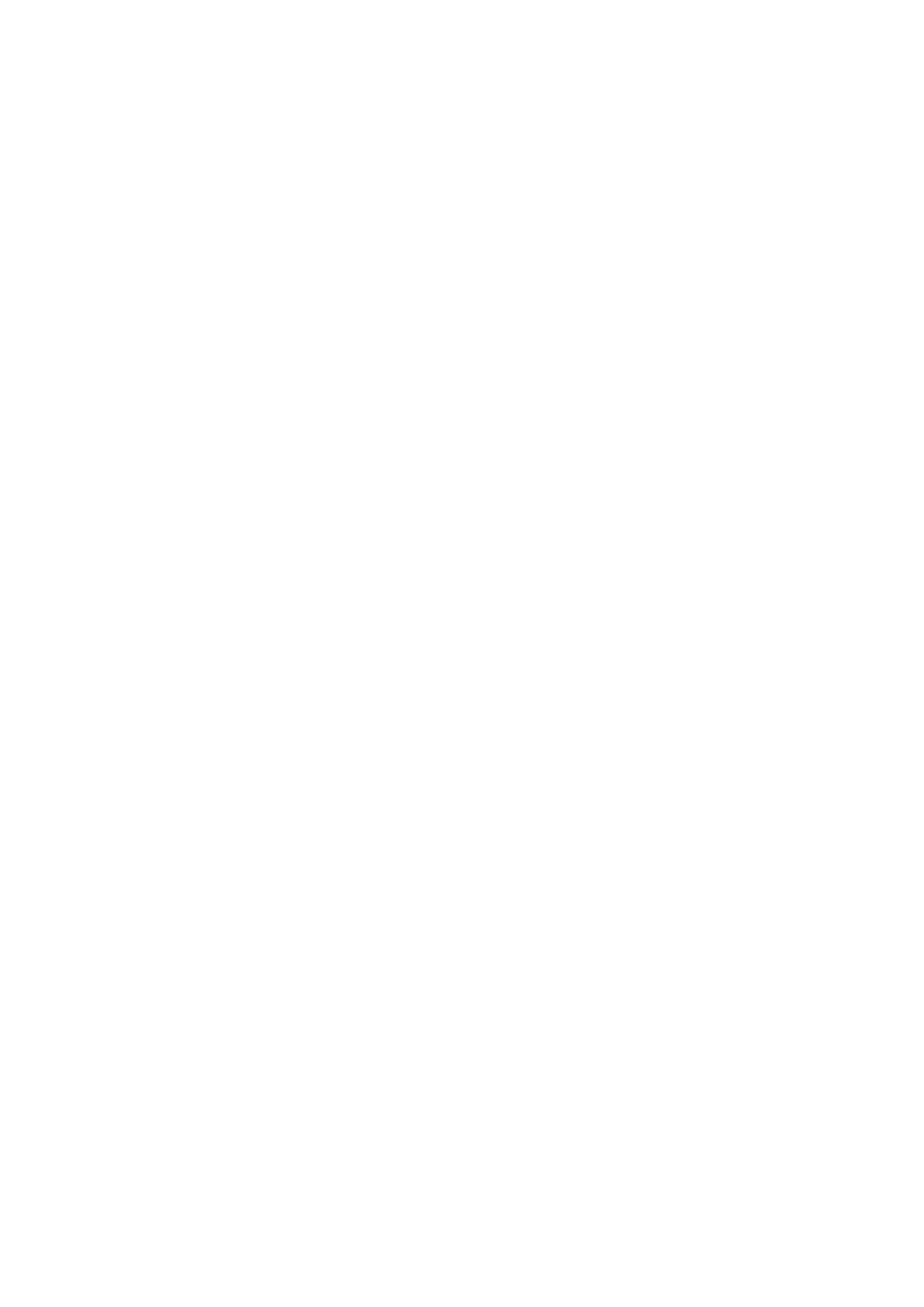*I certify that this PUBLIC BILL, which originated in the LEGISLATIVE COUNCIL, has finally passed the LEGISLATIVE COUNCIL and the LEGISLATIVE ASSEMBLY of NEW SOUTH WALES.*

*Legislative Council 2012* *Clerk of the Parliaments*



New South Wales

# **Bail Amendment (Enforcement Conditions) Bill 2012**

Act No , 2012

An Act to amend the *Bail Act 1978* to make further provision in relation to the bail conditions that may be imposed on an accused person.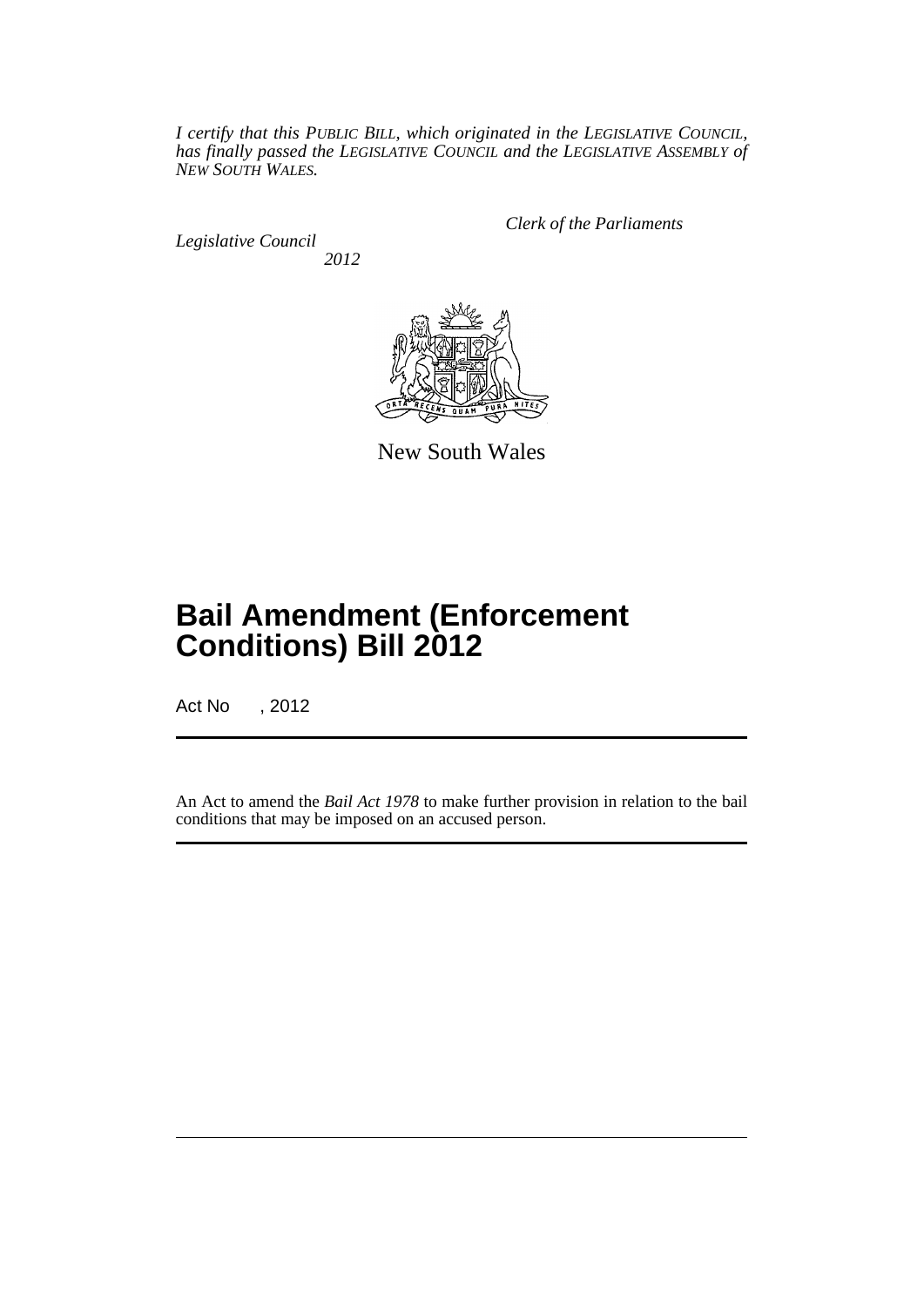### <span id="page-3-0"></span>**The Legislature of New South Wales enacts:**

#### **1 Name of Act**

This Act is the *Bail Amendment (Enforcement Conditions) Act 2012*.

#### <span id="page-3-1"></span>**2 Commencement**

This Act commences on the date of assent to this Act.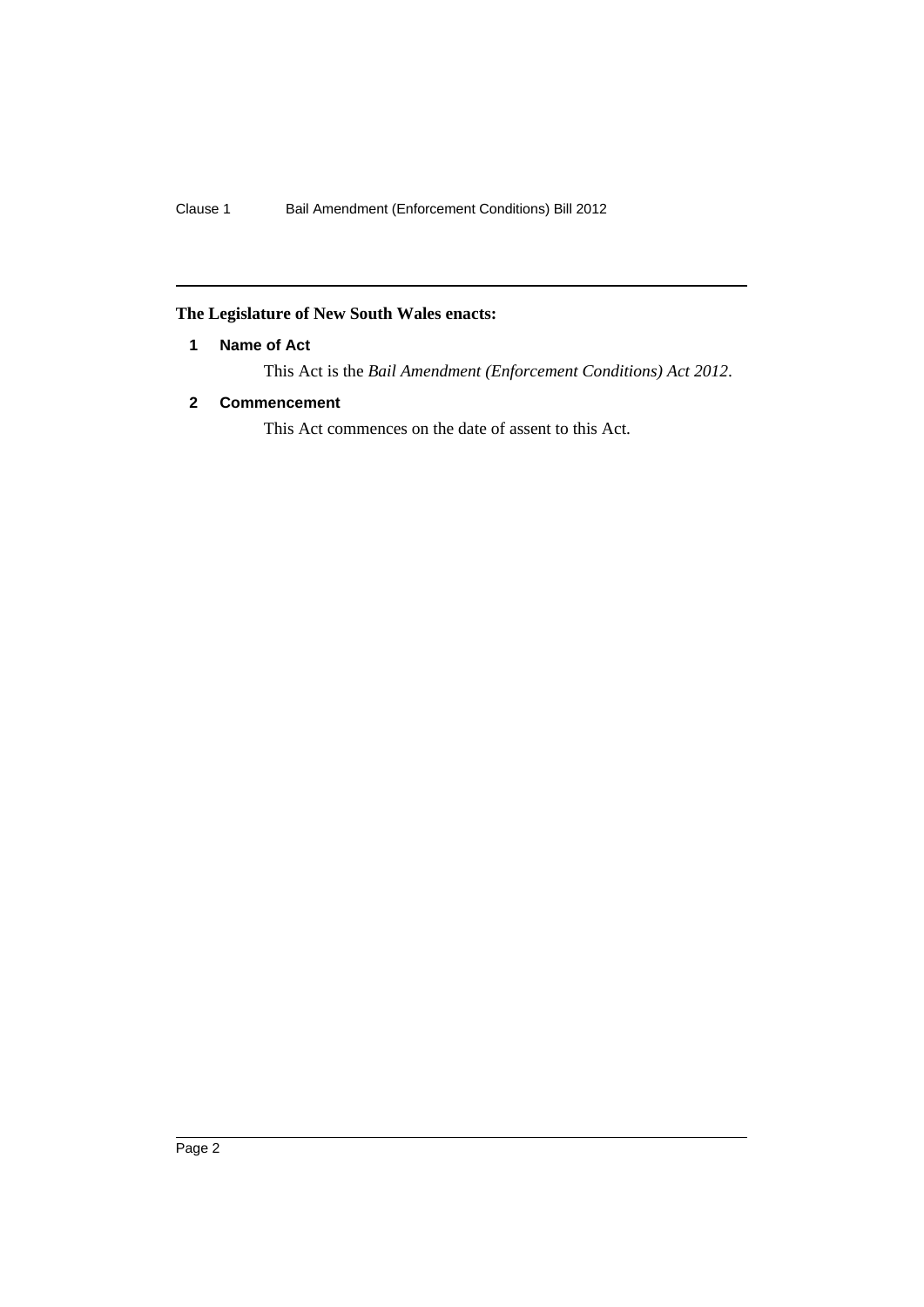Bail Amendment (Enforcement Conditions) Bill 2012

Amendment of Bail Act 1978 No 161 Schedule 1

## <span id="page-4-0"></span>**Schedule 1 Amendment of Bail Act 1978 No 161**

#### **[1] Section 4 Definitions**

Omit "or 36B" from the definition of *bail condition* in section 4 (1). Insert instead ", 36B or 37AA".

#### **[2] Section 4 (3) (a)**

Omit "or section 36B (1) (a) or (b)".

Insert instead ", section 36B (1) (a) or (b) or section 37AA (1)".

#### **[3] Section 32 Criteria to be considered in bail applications**

Insert after section 32 (7):

(8) This section does not prevent consideration of the matters required to be considered in imposing an enforcement condition under section 37AA.

#### **[4] Section 37 Restrictions on imposing bail conditions**

Insert after section 37 (2):

(2AA) An enforcement condition (within the meaning of section 37AA) may be imposed for the purpose of monitoring or enforcing compliance with a condition imposed for a purpose referred to in subsection (1). Subsection (2) does not apply in respect of an enforcement condition.

> **Note.** However, see section 37AA, which requires, among other things, the condition to be reasonable and not unduly onerous.

### **[5] Section 37AA**

Insert after section 37:

#### **37AA Enforcement conditions**

- (1) On the grant of bail to an accused person, a court may impose a condition (an *enforcement condition*) that requires the accused person to comply, while at liberty on bail, with one or more specified kinds of directions that are given by police officers for the purpose of monitoring or enforcing compliance with an underlying bail condition.
- (2) An *underlying bail condition* is a bail condition imposed for a purpose referred to in section 37 (1).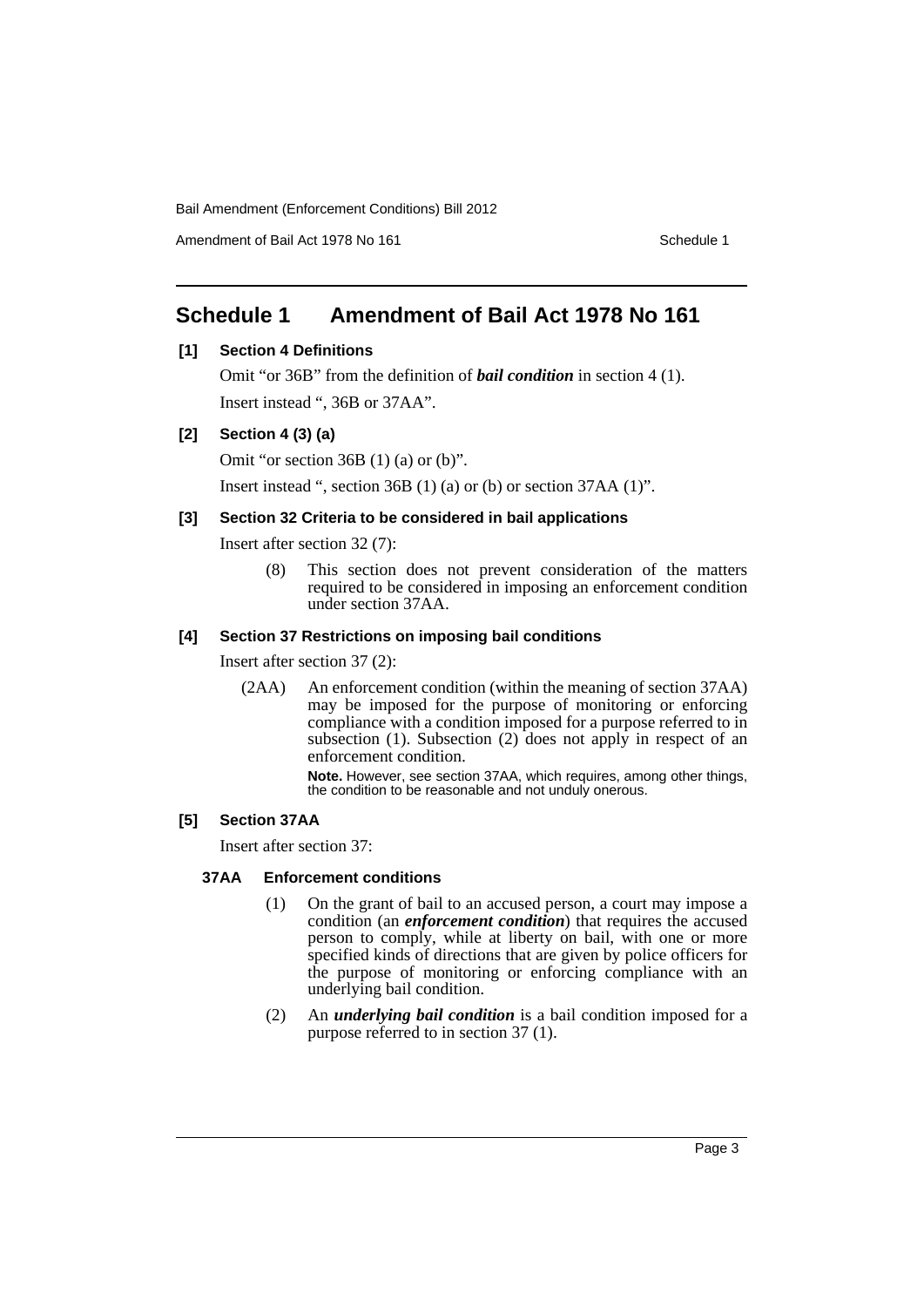#### Bail Amendment (Enforcement Conditions) Bill 2012

- (3) An enforcement condition is to specify:
	- (a) the kind of directions that may be given to the accused person while at liberty on bail, and
	- (b) the circumstances in which each kind of direction may be given (in a manner that ensures the compliance with the condition is not unduly onerous), and
	- (c) the underlying bail condition or conditions in connection with which each kind of direction may be given.

**Note.** For example, an enforcement condition imposed in connection with an underlying bail condition that requires an accused person to refrain from consuming drugs or alcohol may require the accused person to undergo testing for drugs or alcohol as directed by a police officer and may include specifications as to when such directions may be given.

- (4) An enforcement condition may be imposed only if the court considers it reasonable and necessary in the circumstances, having regard to the following:
	- (a) the history of the accused person (including the criminal history and particularly if the accused person has a criminal history involving serious offences or a large number of offences),
	- (b) the likelihood or risk of the accused person committing further offences while at liberty on bail,
	- (c) the extent to which compliance with a direction of a kind specified in the condition may unreasonably affect persons other than the accused person.
- (5) A court may impose an enforcement condition only at the request of the prosecutor in the proceedings.
- (6) If an accused person granted bail enters into an agreement that contains an enforcement condition, a police officer may give a direction of a kind specified in the enforcement condition:
	- (a) in the circumstances specified in the enforcement condition, or
	- (b) at any other time the police officer has a reasonable suspicion that the accused person has contravened the underlying bail condition in connection with which the enforcement condition is imposed.
- (7) The regulations may apply, with modifications, any of the provisions of the *Road Transport (Safety and Traffic Management) Act 1999* relating to drug or alcohol testing to or in respect of directions specified in enforcement conditions that require an accused person to undergo drug or alcohol testing.